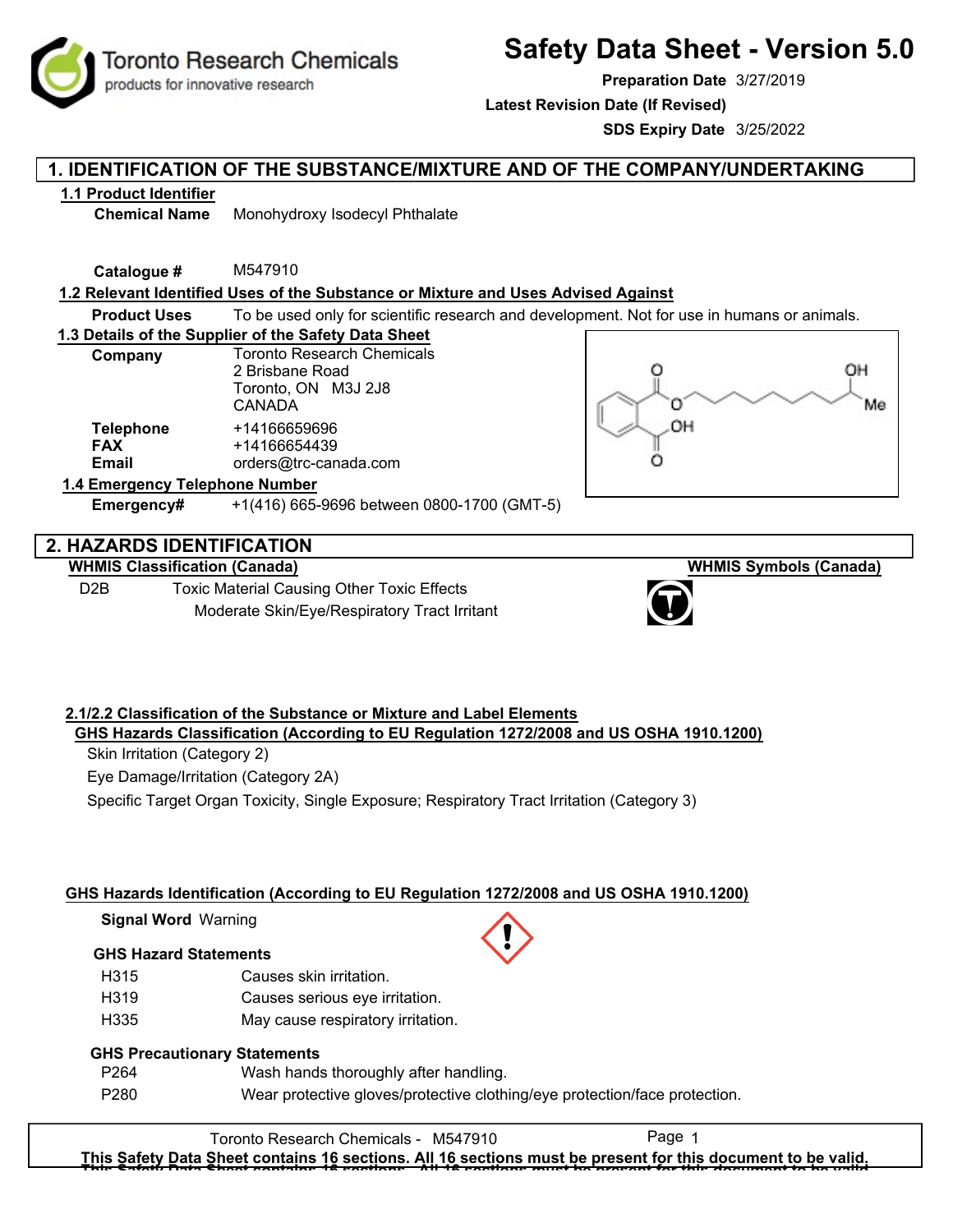P305/P351/P338 IF IN EYES: Rinse cautiously with water for several minutes. Remove contact lenses, if present and easy to do. Continue rinsing.

#### **2.3 Unclassified Hazards/Hazards Not Otherwise Classified**

No data available.

#### **3. COMPOSITION/INFORMATION ON INGREDIENTS**

#### **3.1 Substances**

**Molecular Formula:**  $C_{18}H_{26}O_5$  **Molecular Weight:** 322.40

#### **CAS Registry #: EC#:**

#### **Synonyms**

MHiDP; 2-(((9-Hydroxydecyl)oxy)carbonyl)benzoic Acid

#### **3.2 Mixtures**

Not a mixture.

#### **4. FIRST AID MEASURES**

#### **4.1 Description of First Aid Measures**

#### **General Advice**

If medical attention is required, show this safety data sheet to the doctor.

#### **If Inhaled**

If inhaled, move person to fresh air. If not breathing, give artificial respiration and consult a physician.

#### **In Case of Skin Contact**

Wash affected area with soap and water. Consult a physician if any exposure symptoms are observed.

#### **In Case of Eye Contact**

Immediately rinse eyes with plenty of water for at least 15 minutes. Consult a physician.

#### **If Swallowed**

Never give anything by mouth to an unconscious person. Rinse mouth with water. Do NOT induce vomiting unless advised to do so by a physician or Poison Control Center. Seek medical attention.

#### **4.2 Most Important Symptoms and Effects, Both Acute and Delayed**

The most important known symptoms and effects are described in the labeling (see section 2.2) and/or section 11.

#### **4.3 Indication of any Immediate Medical Attention and Special Treatment Needed**

No data available.

#### **5. FIREFIGHTING MEASURES**

#### **5.1 Extinguishing Media**

Use water spray, alcohol-resistant foam, dry chemical or carbon dioxide.

#### **5.2 Special Hazards Arising from the Substance or Mixture**

#### Carbon oxides

#### **5.3 Advice for Firefighters**

Wear self contained breathing apparatus for fire fighting if necessary.

#### **5.4 Further Information**

No data available.

#### **6. ACCIDENTAL RELEASE MEASURES**

#### **Personal precautions**

Wear respiratory protection. Avoid dust formation. Avoid breathing vapours, mist or gas. Ensure adequate ventilation. Evacuate personnel to safe areas. Avoid breathing dust.

#### **Environmental precautions**

Prevent further leakage or spillage if safe to do so. Do not let product enter drains.

#### **Method and materials for containment and cleaning up**

Toronto Research Chemicals - M547910 Page 2 **This Safety Data Sheet contains 16 sections. All 16 sections must be present for this document to be valid. This Safety Data Sheet contains 16 sections. All 16 sections must be present for this document to be valid.**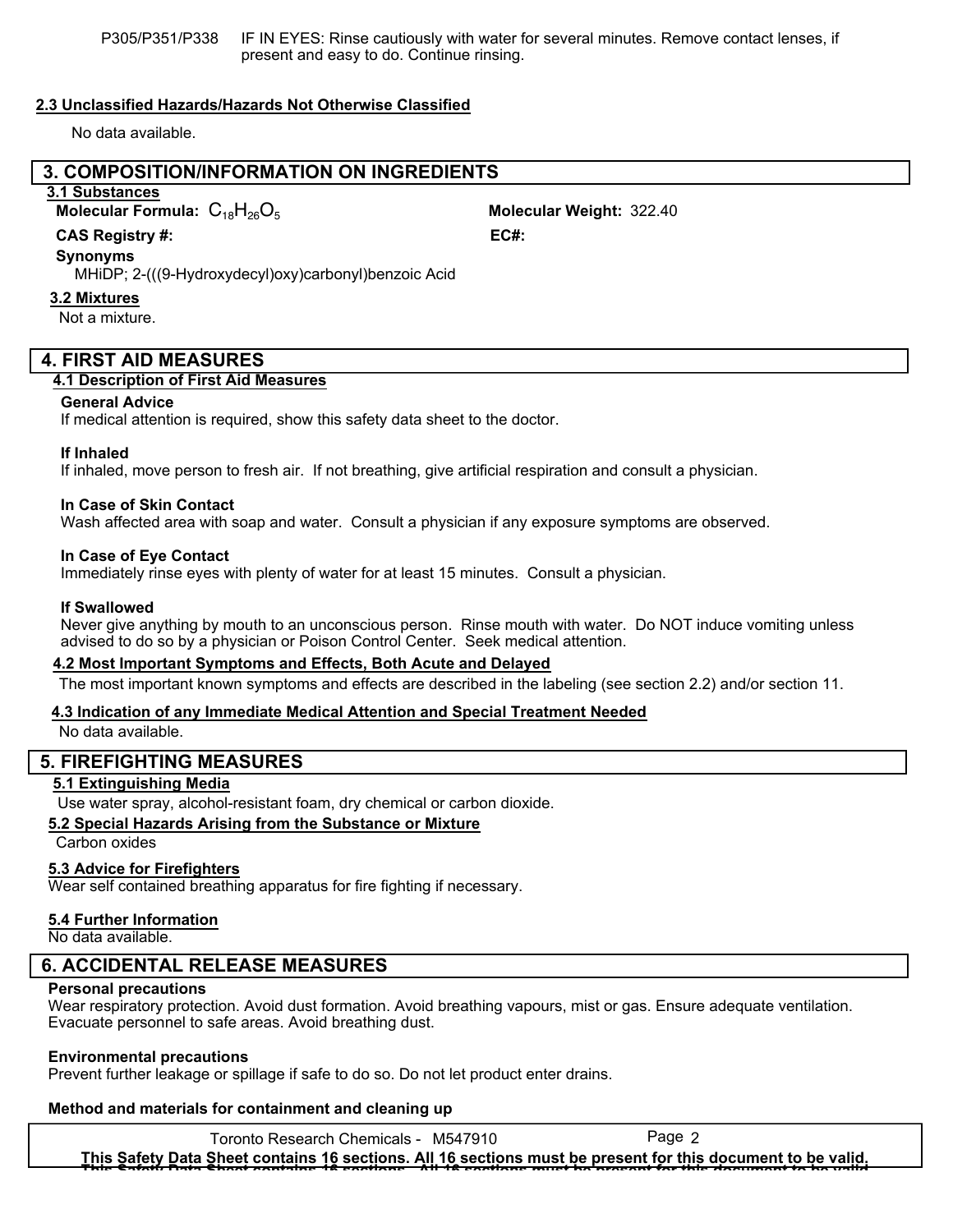Pick up and arrange disposal without creating dust. Sweep up and shovel. Keep in suitable, closed containers for disposal.

## **7. HANDLING AND STORAGE**

#### **7.1 Precautions for safe handling**

Avoid contact with skin and eyes. Avoid formation of dust and aerosols. Provide appropriate exhaust ventilation at places where dust is formed.

#### **7.2 Conditions for safe storage**

Keep container tightly closed in a dry and well-ventilated place. Keep in a dry place.

Storage conditions: Refrigerator

#### **7.3 Specific End Uses**

For scientific research and development only. Not for use in humans or animals.

#### **8. EXPOSURE CONTROLS/PERSONAL PROTECTION**

#### **8.1 Control Parameters**

Contains no components with established occupational exposure limits.

#### **8.2 Exposure Controls**

#### **Appropriate Engineering Controls**

A laboratory fumehood or other appropriate form of local exhaust ventilation should be used to avoid exposure.

#### **Personal Protective Equipment**

All recommendations below are advisory in nature and a risk assessment should be performed by the employer/end user prior to use of this product. The type of protective equipment must be selected based on the amount and concentration of the dangerous material being used in the workplace.

#### **Eye/Face Protection**

Safety goggles or face shield. All equipment should have been tested and approved under appropriate standards, such as NIOSH (US), CSA (Canada), or EN 166 (EU).

#### **Skin Protection**

Gloves should be used when handling this material. Gloves are to be inspected prior to use. Contaminated gloves are to be removed using proper glove removal technique so that the outer surface of the glove does not contact bare skin. Dispose of contaminated gloves after use in compliance with good laboratory practices and local requirements.

Gloves used for incidental exposures (splash protection) should be designated as "chemical resistant" by EU standard EN 374 with the resistance codes corresponding to the anticipated use of the material. Unrated gloves are not recommended.

Suggested gloves: AnsellPro Sol-Vex nitrile gloves style 37-175, 15 mil thickness.

Penetration time has not been determined.

Gloves used for prolonged direct exposure (immersion) should be designated "chemical resistant" as per EN 734 with the resistance codes corresponding to the anticipated use of the material. Suggested gloves: AnsellPro Viton/Butyl gloves style 38-612, 4/8 mil thickness.

Penetration time has not been determined.

These recommendations may not apply if the material is mixed with any other chemical, or dissolved into a solution. A risk assessment must be performed to ensure the gloves will still offer acceptable protection.

#### **Body Protection**

Fire resistant (Nomex) lab coat or coveralls.

#### **Respiratory Protection**

Recommended respirators are NIOSH-approved N100 or CEN-approved FFP3 particulate respirators. These are to be only used as a backup to local exhaust ventilation or other engineering controls. If the respirator is the only means of protection, a full-face supplied air respirator must be used.

| 9. PHYSICAL AND CHEMICAL PROPERTIES                       |                                      |                   |        |  |  |  |
|-----------------------------------------------------------|--------------------------------------|-------------------|--------|--|--|--|
| 9.1 Information on Basic Physical and Chemical Properties |                                      |                   |        |  |  |  |
| A) Appearance                                             |                                      | <b>B</b> ) Odour  |        |  |  |  |
| Colourless Oil                                            |                                      | No data available |        |  |  |  |
|                                                           | Toronto Research Chemicals - M547910 |                   | Page 3 |  |  |  |

**This Safety Data Sheet contains 16 sections. All 16 sections must be present for this document to be valid. This Safety Data Sheet contains 16 sections. All 16 sections must be present for this document to be valid.**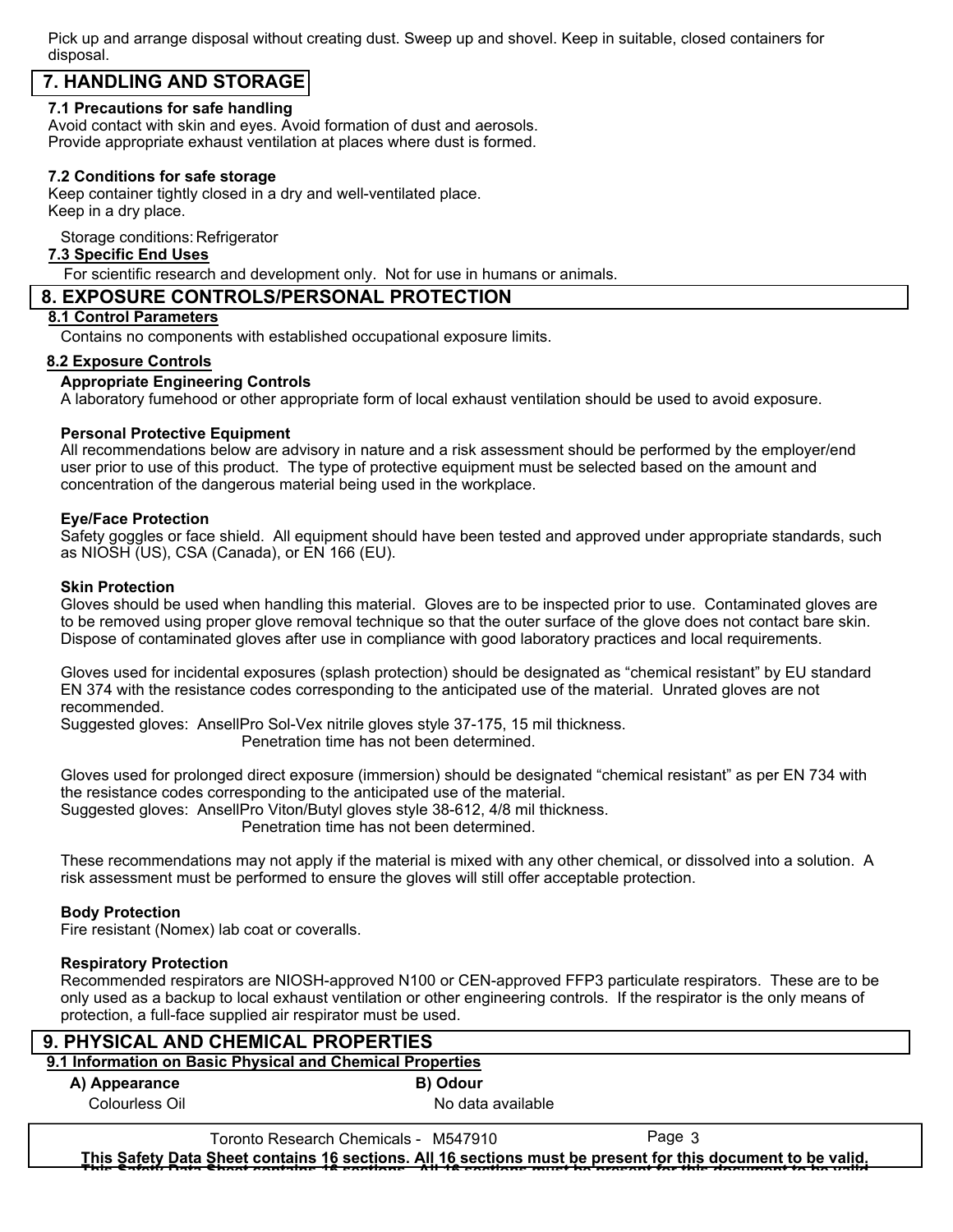- **C) Odour Threshold D) pH** No data available No data available
- **E) Melting Point/Freezing Point F) Initial Boiling Point/Boiling Range** No Data Available
- 
- No data available No data available
- **K) Vapour Pressure L) Vapour Density**
- **M) Relative Density N) Solubility** No data available
- **O) Partition Coefficient: n-octanol/water P) Auto-Ignition Temperature** No data available No data available
- **Q) Decomposition Temperature R) Viscosity** No data available No data available
- **S) Explosive Properties T) Oxidizing Properties** No data available No data available

**9.2 Other Information** no data available

### **10. STABILITY AND REACTIVITY**

#### **10.1 Reactivity**

No data available.

#### **10.2 Chemical Stability**

Stable under recommended storage conditions.

#### **10.3 Possibility of Hazardous Reactions**

#### No data available.

**10.4 Conditions to Avoid**

No data available.

#### **10.5 Incompatible Materials**

Strong oxidizing agents.

#### **10.6 Hazardous Decomposition Products**

**In the event of fire:** See section 5. **Other decomposition products:** No data available.

#### **11. TOXICOLOGICAL INFORMATION**

#### **11.1 Information on Toxicological Effects**

**A) Acute Toxicity**

**Dermal LD50:** No data available.

#### **B) Skin Corrosion/Irritation**

Moderate skin irritant.

#### **C) Serious Eye Damage/Irritation**

Moderate eye irritant.

#### **D) Respiratory or Skin Sensitization**

No data available

#### **E) Germ Cell Mutagenicity**

No data available

#### **F) Carcinogenicity**

No data available

#### **G) Reproductive Toxicity/Teratogenicity**

No data available

**H) Single Target Organ Toxicity - Single Exposure**

- No data available
- **G) Flash point H) Evaporation Rate** No data available No data available
- **I) Flammability (Solid/Gas) J) Upper/Lower Flammability/Explosive Limits**
	- No data available No data available
		- Chloroform (Slightly)
		-
		-
		-

Toronto Research Chemicals - M547910 Page 4 **This Safety Data Sheet contains 16 sections. All 16 sections must be present for this document to be valid. This Safety Data Sheet contains 16 sections. All 16 sections must be present for this document to be valid.**

#### **Oral LD50:** No data available. **Inhalation LC50:** No data available.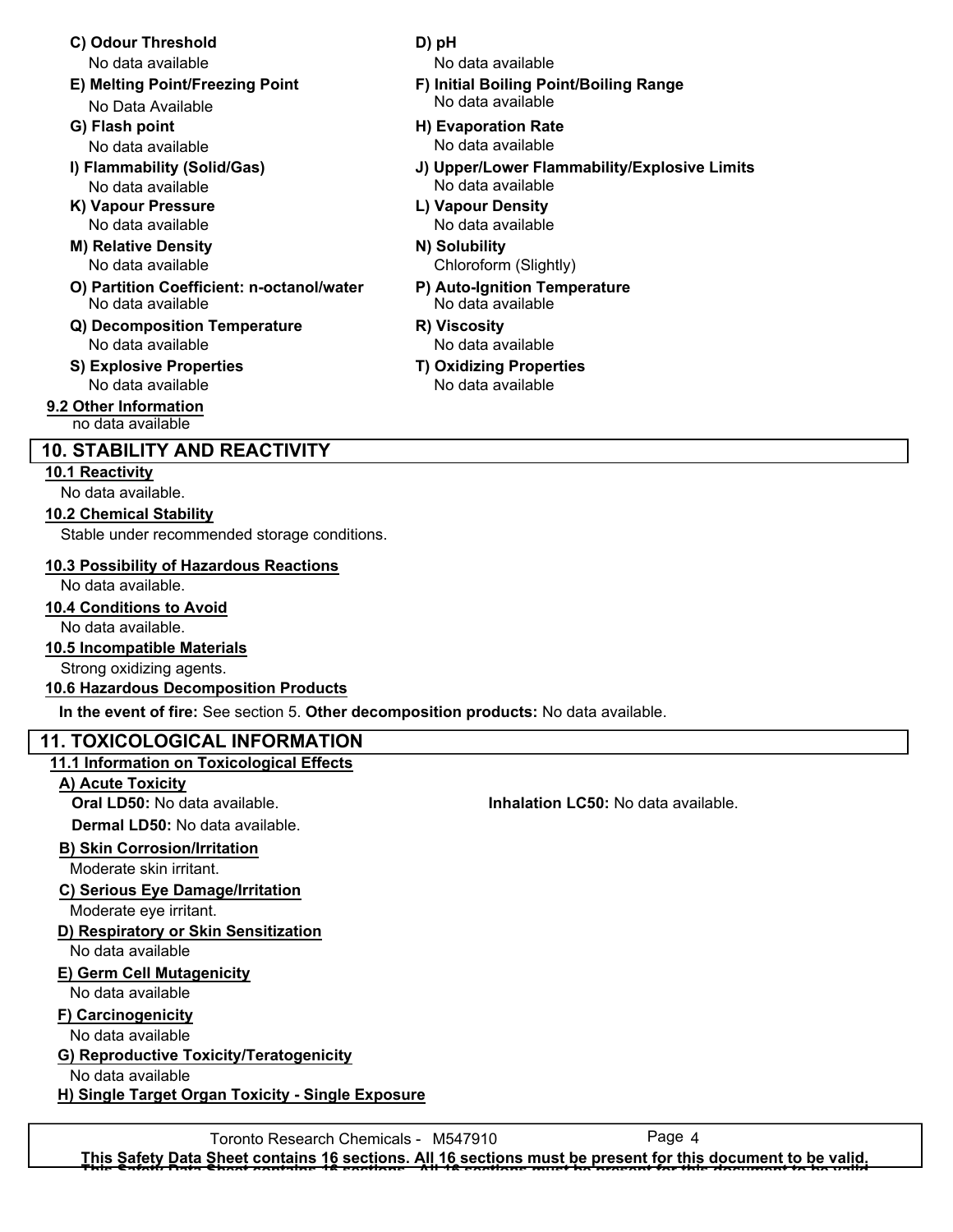Moderate respiratory tract irritation.

#### **I) Single Target Organ Toxicity - Repeated Exposure**

No data available

#### **J) Aspiration Hazard**

No data available

#### **K) Potential Health Effects and Routes of Exposure**

#### **Inhalation**

May be harmful if inhaled. Causes respiratory tract irritation.

#### **Ingestion**

May be harmful if swallowed.

#### **Skin**

May be harmful if absorbed through skin. Causes skin irritation.

#### **Eyes**

Causes eye irritation.

#### **L) Signs and Symptoms of Exposure**

The most important known symptoms and effects are described in the labeling (see section 2.2) and/or section 11.

To the best of our knowledge, the chemical, physical, and toxicological properties of this material have not been thoroughly investigated.

#### **M) Additional Information**

#### RTECS: Not available.

#### **12. ECOLOGICAL INFORMATION**

#### **12.1 Toxicity**

No data available.

#### **12.2 Persistance and Degradability**

No data available.

#### **12.3 Bioaccumulative Potential**

No data available.

#### **12.4 Mobility in Soil**

No data available.

#### **12.5 Results of PBT and vPvB Assessment**

No data available.

#### **12.6 Other Adverse Effects**

No data available.

#### **13. DISPOSAL CONSIDERATIONS**

#### **13.1 Waste Treatment Methods**

#### **A) Product**

Product may be burned in an incinerator equipped with afterburner and scrubber. Excess and expired materials are to be offered to a licensed hazardous material disposal company. Ensure that all Federal and Local regulations regarding the disposal and destruction of this material are followed.

#### **B) Contaminated Packaging**

#### Dispose of as above.

#### **C) Other Considerations**

Product is not to be disposed of in sanitary sewers, storm sewers, or landfills.

| <b>14. TRANSPORT INFORMATION</b> |           |           |              |  |  |
|----------------------------------|-----------|-----------|--------------|--|--|
| 14.1 UN Number                   |           |           |              |  |  |
| DOT (US): N/A                    | IATA: N/A | IMDG: N/A | ADR/RID: N/A |  |  |
| 14.2 UN Proper Shipping Name     |           |           |              |  |  |
| DOT (US)/IATA:                   |           |           |              |  |  |
| Not dangerous goods              |           |           |              |  |  |
| IMDG/ARD/RID:                    |           |           |              |  |  |
| Not dangerous goods              |           |           |              |  |  |
| 14.3 Transport Hazard Class(es)  |           |           |              |  |  |
| DOT (US): N/A                    | IATA: N/A | IMDG: N/A | ADR/RID: N/A |  |  |
| <b>14.4 Packing Group</b>        |           |           |              |  |  |
|                                  |           |           |              |  |  |

Toronto Research Chemicals - M547910 Page 5 **This Safety Data Sheet contains 16 sections. All 16 sections must be present for this document to be valid. This Safety Data Sheet contains 16 sections. All 16 sections must be present for this document to be valid.**